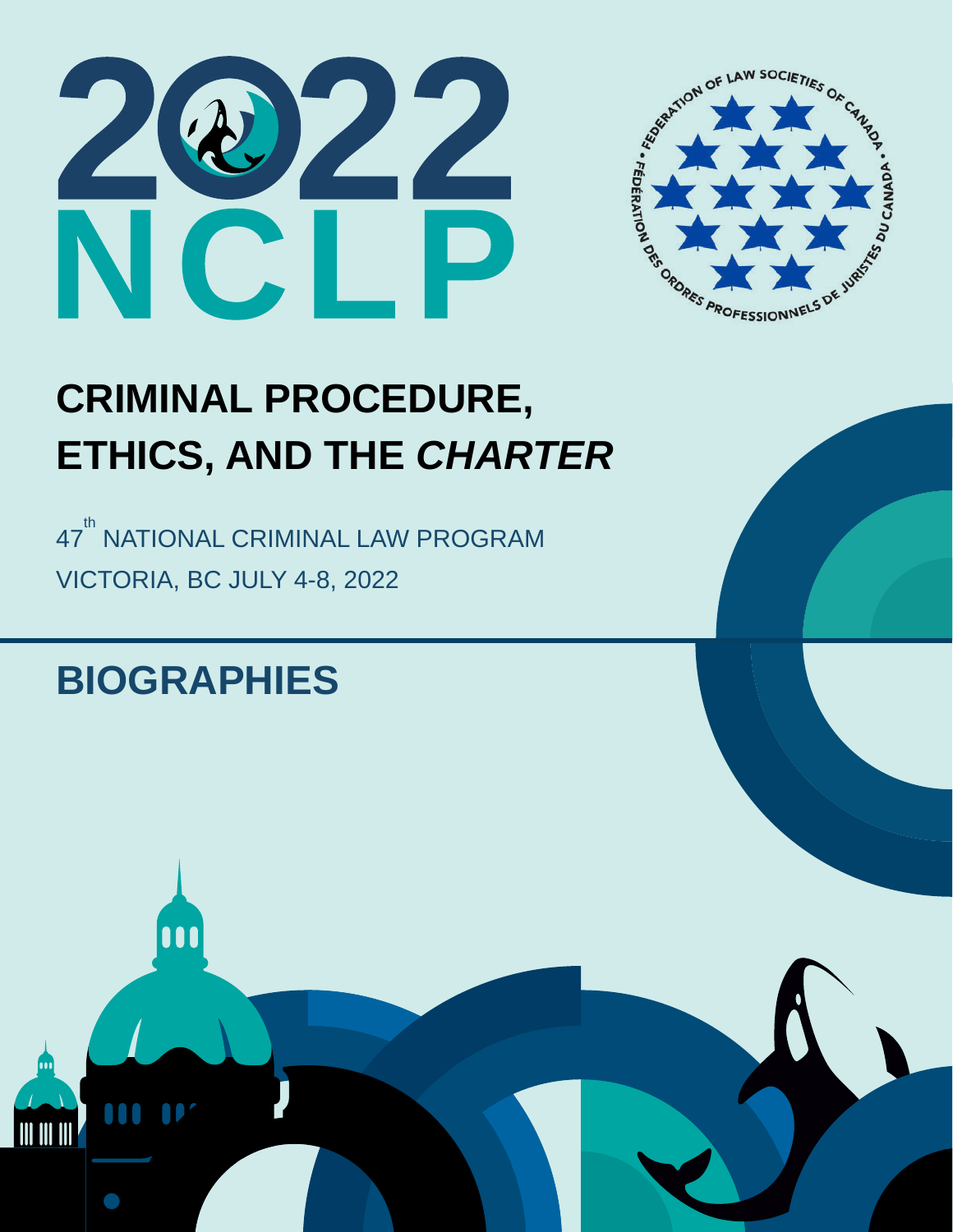# **Faculty Biographies**

Biographies are presented in the language(s) of the presenters.

# **Frank Addario, Addario Law Group Toronto, ON**

Frank Addario is a principal of Addario Law Group. He has a trial and appellate practice, with an emphasis on constitutional litigation. A past President of the Criminal Lawyers' Association, he frequently appears as counsel in the Ontario Court of Appeal and the Supreme Court of Canada. Frank is a Fellow of the American College of Trial Lawyers. He is the 2016 recipient of the G. Arthur Martin Criminal Justice Medal awarded annually to a person in recognition of a sustained commitment to the advancement of the criminal law.

# **Giuseppe Battista, Ad. E., Battista Turcot Israel s.e.n.c.**

Giuseppe Battista, Ad. E., has been a member of the Bar since 1986. He practices in the fields of criminal and penal law, as well as in disciplinary law. He began his practice with the criminal division of the Montreal Legal Aid office and has been in private practice since 1991. He has taught at bar school in Criminal Law and matters of Ethics, and has been invited to speak at numerous conferences, was counsel for the Poitras Commission of Inquiry, the Oliphant Commission of Inquiry and Chief Counsel for the Bastarache Commission of Inquiry.

Giuseppe Battista Ad. E. a été admis au Barreau en 1986. Il pratique dans les domaines du droit criminel, pénal et disciplinaire. Il a débuté sa pratique au bureau de l'aide juridique de Montréal, section criminelle est et en pratique privée depuis 1991. Il a été invité comme conférencier dans les domaines du droit criminel et du droit disciplinaire et a été enseignent à l'École du Barreau en droit criminel et en déontologie. Il été procureur aux Commissions Poitras et Oliphant et procureur en chef à la Commission Bastarache.

### **Michelle Booker, BC Prosecution Services Vancouver, BC**

Michelle Booker is Crown Counsel with Criminal Appeals and Special Prosecutions (CASP) in Vancouver, B.C.. Following graduation from law school, Michelle clerked for the Supreme Court of British Columbia. After her call to the bar, Michelle practised as a commercial litigator with Fasken Martineau. In 2009, Michelle joined B.C. Prosecution Services where she spent the next 9 years prosecuting serious crime and appearing at all levels of court. In 2018, Michelle joined the Prosecution Support Unit within CASP. She now provides litigation and resource support across the Province in the areas of firearms, sexual offences, *Charter* and constitutional issues. Michelle is a frequent presenter at criminal law workshops, seminars and conferences. She is a faculty member with the National Criminal Law Program, Federation of Law Societies of Canada, and adjunct instructor in advanced trial advocacy at the Peter A. Allard School of Law, UBC. Michelle is also a Supreme Court Advocacy Institute practice advisor and serves on the Board of Courthouse Libraries B.C.. She is past Chair of the Vancouver Criminal Justice Subsection (CBA).

# **The Hon. Justice Alexandre Boucher, Superior Court of Québec**

# **Montreal, QC**

The Hon. Justice Alexandre Boucher was appointed to the Superior Court of Quebec in 2015. Prior to his appointment to the bench, Justice Boucher practiced criminal law throughout his legal career first as a defense lawyer in private practice (from 1995 to 2010) and then as a crown prosecutor (from 2010 to 2015). Justice Boucher has also been a lecturer in law at the University of Sherbrooke and at the University of Montreal. He has given numerous training conferences to judges and lawyers. He has been involved in various committees of the Bar and lawyers' associations. Justice Boucher earned a Bachelor of Laws from the University of Montreal in 1994 and a Master of Laws from Osgoode Hall Law School in 2010. He was called to the Bar of Quebec in 1995.



**Montréal, QC**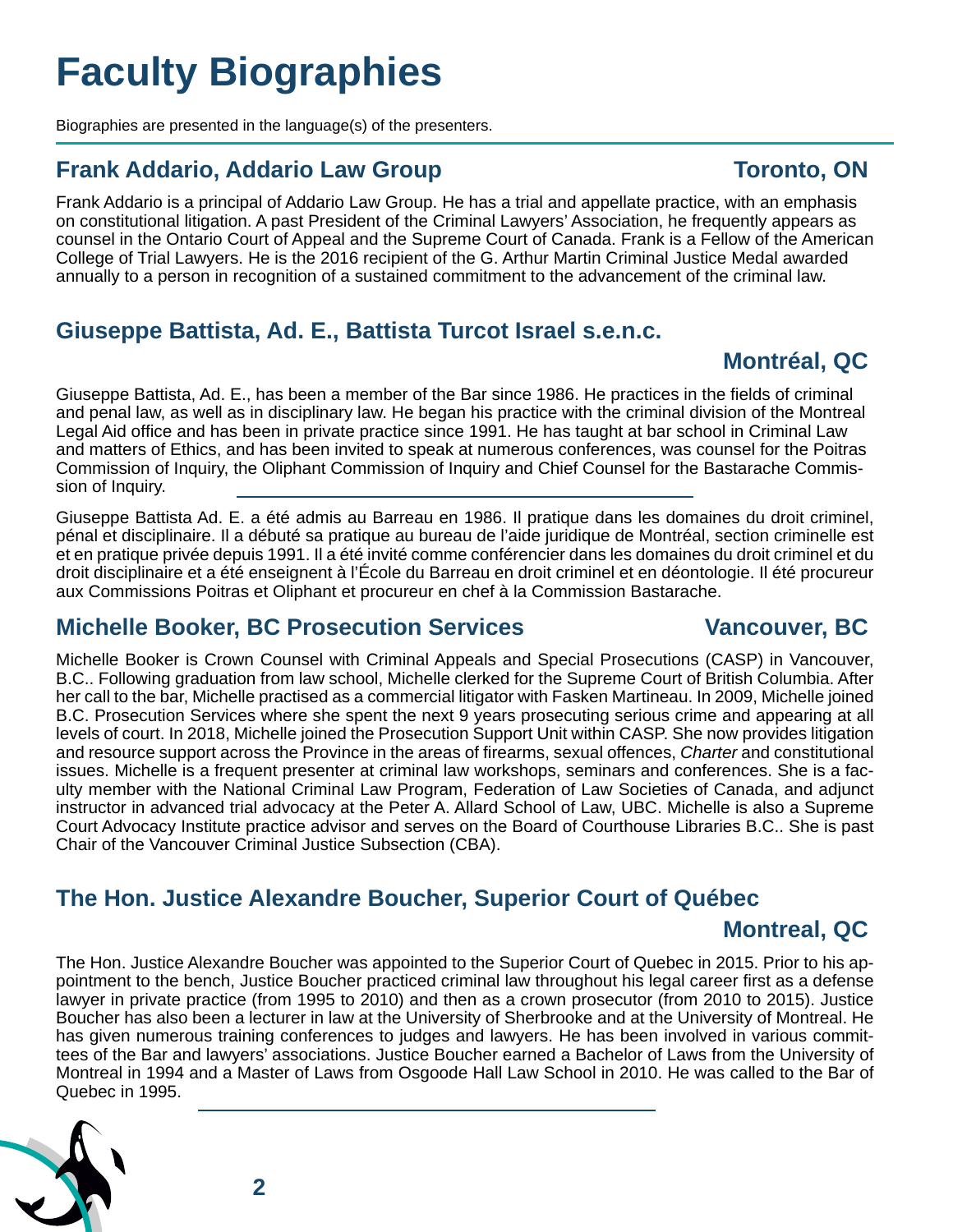L'honorable Alexandre Boucher a été nommé à la Cour supérieure du Québec en 2015. Avant sa nomination à la magistrature, le juge Boucher a pratiqué le droit criminel durant toute sa carrière d'avocat, à titre d'avocat de la défense en pratique privée (de 1995 à 2010) puis de procureur de la couronne (de 2010 à 2015). Le juge Boucher aussi été chargé de cours en droit à l'Université de Sherbrooke et à l'Université de Montréal. Il a donné de nombreuses conférences de formation aux juges et aux avocats. Il s'est impliqué dans divers comités du Barreau et d'associations d'avocats. Le juge Boucher a obtenu un baccalauréat en droit de l'Université de Montréal en 1994 et une maîtrise en droit de la Faculté de droit Osgoode Hall en 2010. Il a été admis au Barreau du Québec en 1995.

### **Sandra Bracken, Legal Aid Manitoba Winnipeg, MB**

Sandra Bracken graduated in 2006 from the Robson Hall Faculty of Law at the University of Manitoba. After completing her Articles at Legal Aid Manitoba, she was called to the Bar in 2007. Ms. Bracken has practiced almost exclusively in youth criminal defence as a Staff Lawyer with Legal Aid Manitoba, becoming the Supervisor of Legal Aid Manitoba's dedicated Youth Office in 2018 and more recently has joined Legal Aid's Executive Management Committee. Her interest in a youth criminal practice began well before law school after volunteering to serve on a Youth Justice Committee, Ms. Bracken then volunteered for many years as Member-at-Large and then Co-Chair of the Manitoba Bar Association's Youth and Child Law Section and through that role participated in the first National Youth and Child Law Section executive from 2018 to 2020.

# **The Hon. Judge Elizabeth Buckle, Provincial Court of Nova Scotia Halifax, NS**

The Hon. Judge Elizabeth A. Buckle has been a Judge of the Nova Scotia Provincial Court since 2015. She currently sits in the long-trial court in Halifax. Prior to her appointment, she was primarily a criminal defence lawyer, first in Toronto and then in Halifax. However, mid-career, she joined the Federal Crown for four years, where she worked in the areas of proceeds of crime and drugs. She has been the President of the Nova Scotia Criminal Lawyers' Association and represented the Association on many Committees and criminal justice initiatives. Elizabeth co-taught the Criminal Trial Practice course at the Schulich School of Law, has been a member of the Faculty of the National Criminal Law Program since 2009, and is a frequent presenter at various Continuing Legal Education programs.

# **Dane Bullerwell, Public Prosecution Service of Canada**

#### **Edmonton, AB**

Dane Bullerwell is a prosecutor with the Public Prosecution Service of Canada in Edmonton, Alberta. His varied career has allowed him to experience all sides of the criminal courts. After law school, Dane worked in private criminal defence practice in Edmonton for several years at the firm now known as Pringle Chivers Sparks Teskey. He also served as legal counsel at the Alberta Court of Appeal, where he assisted judges of the court with legal research. Most recently before he joined the PPSC, Dane acted as Associate General Counsel at Legal Aid Alberta, where he was responsible for a variety of corporate and roster initiatives and where he maintained a criminal appellate practice. Dane graduated from law school at the University of Alberta in 2009 and articled with the Court of Queen's Bench of Alberta. He remains a sessional instructor at the Faculty of Law of the University of Alberta, where he has taught a variety of courses, including Criminal Law, Evidence, and Advanced Criminal Procedure.

# **The Honourable Justice Ian Carter, Superior Court of Justice**

#### **Ottawa, ON**

Prior to his appointment in June 2022 to the Superior Court of Justice (Ontario), The Honourable Justice Ian M. Carter was a partner at Bayne Sellar Ertel Carter where he practiced since in 2008. Prior to that he practiced in Vancouver with prominent criminal defense lawyer E. David Crossin, Q.C. He conducted criminal trials in both Provincial and Superior Courts across the country, including in B.C., Nunavut, Quebec and New Brunswick, and has represented Canadian Forces members at military Court Martials. He argued numerous appeals at the British Columbia Court of Appeal, the Ontario Court of Appeal, the Court Martial Court of

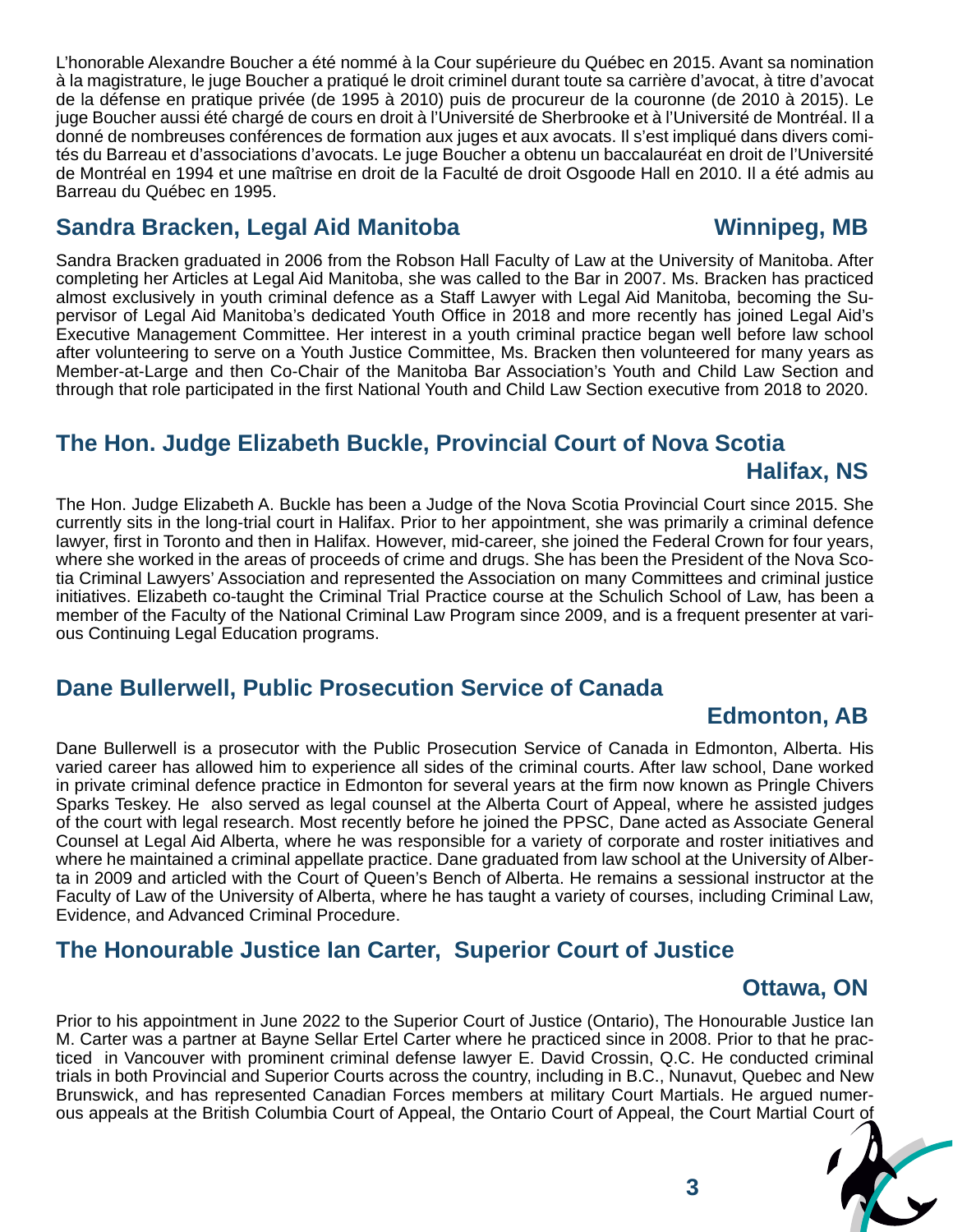Appeal, the Federal Court of Appeal and the Supreme Court of Canada. Prior to his appointment, he was president of the Canadian Bar Association National Criminal Justice Section and appeared on behalf of that association at many Senate committee hearings on proposed criminal legislation. Justice Carter was the 2014 recipient of the Regional Senior Justice Award, given to a member of the County of Carleton Law Association who has made an outstanding contribution as a litigator or solicitor.

### **Gerald Chan, Stockwoods LLP Toronto, ON**

#### Gerald Chan is a partner at Stockwoods LLP in Toronto where he practices criminal, constitutional, administrative, and select civil litigation. He has represented clients on trial and appeal before all levels of court in Ontario and in numerous cases before the Supreme Court of Canada. He is a member of the Ontario Inmate Appeal Duty Counsel Program. He is co-author of the 8th and 9th editions of *Sentencing* (LexisNexis); co-author of the 1st and 2nd editions of *Digital Evidence: A Practitioner's Handbook* (Emond Publishing); co-editor of *Digital Privacy: Criminal, Civil and Regulatory Litigation* (LexisNexis); and co-editor of *Litigating Artificial Intelligence* (Emond). He is a member of the Judicial Appointments Advisory Committee for the Ontario Court of Justice and the Case Review Committee for Innocence Canada. He is the immediate past president of the Federation of Asian Canadian Lawyers (Ontario). Before joining Stockwoods, Gerald graduated as co-gold medalist from Osgoode Hall Law School and clerked for Justice Abella at the Supreme Court of Canada.

### **Jennifer Conroy, Public Prosecution Service of Canada**

# **Toronto, ON**

Jennifer Conroy is general counsel with the Public Prosecution Service of Canada (PPSC) in Toronto. She is the Coordinator of the Appeals Unit where she manages the appellate level work of the Ontario Regional Office and sits on the National Litigation Committee. Jennifer has appeared regularly at all levels of Court in Ontario, as well as the Federal Courts and Supreme Court of Canada. While her work currently focuses on appeals, she has also prosecuted complex files at the trial level across a broad spectrum of subject matter. Before joining the PPSC in 2010, Jennifer worked as an associate in the litigation department at Torys LLP for six years and as commission counsel to the Honourable Frank Iacobucci on the Iacobucci Inquiry. Prior to that, and after graduating from law school in 2003, Jennifer completed her articles by clerking at the Supreme Court of Canada for the Honourable Justice John Major.

# **Robert Currie, Schulich School of Law, Dalhousie University**

# **Halifax, NS**

Robert Currie is Professor of Law at the Schulich School of Law, Dalhousie University, where he teaches Criminal Law, Evidence, Criminal Appeals Practice, International Criminal Law, advocacy and procedure. He is a member in good standing of the Nova Scotia Barristers' Society and has appeared as counsel at all levels of court in Nova Scotia and the Federal Court. In 2017- 2018 he served as Special Appeals Counsel at Nova Scotia Legal Aid in Halifax. Professor Currie is a specialist in the international and cross-border aspects of criminal law, and his scholarly work in this field has been widely cited by Canadian courts, including the Supreme Court of Canada. The 3rd edition of his book, *International & Transnational Criminal Law* (now co-authored with Joseph Rikhof) was published in 2020. He is also a co-author of the *Annual Review of Criminal Law* (Thomson Reuters).

# **Michael Davies, Davies McMahon LLP CONDITION CONDITIONS ON**

**4**

Michael Davies practices law with Davies McMahon LLP in Ottawa. He has been practicing criminal law, at both the trial and appellate level, since his call to the bar in 1995. He graduated from the University of Western Ontario Law School in 1993 and subsequently articled at Bayne Sellar Boxall. In 2000 he completed an LL.M. under the supervision of Professor Don Stuart at Queen's University Law School. Prior to entering law school he earned a Ph.D. in Neuroscience from the University of Wales. Michael is regularly appointed as amicus curiae by the Court of Appeal for Ontario, the Ontario Superior Court of Justice and the Ontario Review Board in cases involving individuals with mental disorders. He also teaches Advanced Criminal Procedure and Appellate Advocacy at the University of Ottawa Faculty of Law. He is a co-author of *A Guide to Mental Disorder Law in Canadian Criminal Justice*.



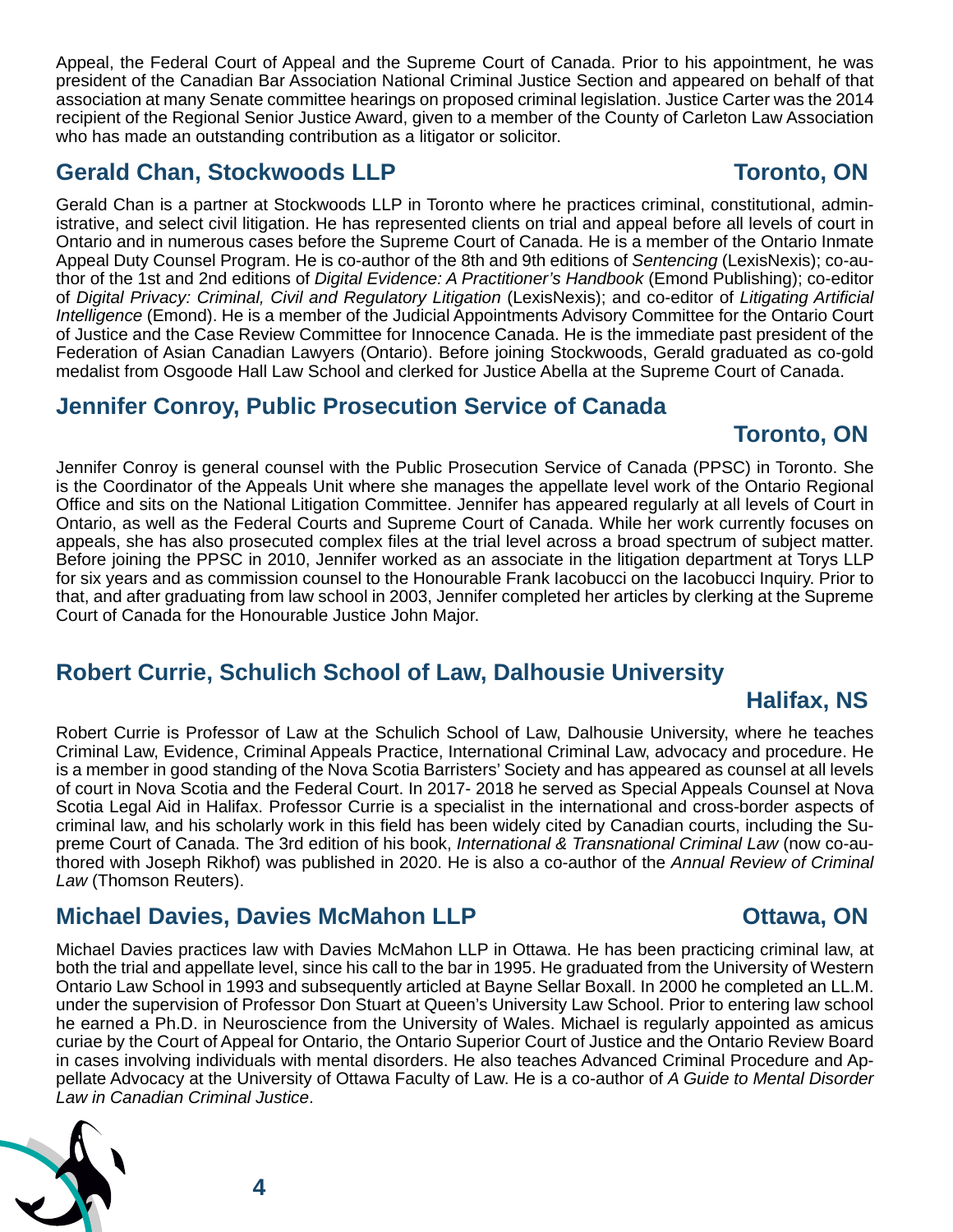# **The Hon. Justice Allison Dellandrea, Ontario Court of Justice**

#### **Brampton, ON**

Allison Dellandrea was called to the bar in 1998. Prior to her appointment, she served as counsel for the Crown Law Office - Criminal, where she was the Education Lead for the Ontario Provincial Strategy on Internet Crimes Against Children, and conducted both trials and appeals at all levels of court. Allison was appointed to the Ontario Court of Justice in 2018. She serves as the co-chair of Education for the Association of Ontario Judges.

#### **The Hon. Justice M. Joyce DeWitt-Van Oosten, Court of Appeal for British Columbia**

#### **Vancouver, BC**

The Hon. Justice M. Joyce DeWitt-Van Oosten was appointed to the Court of Appeal for British Columbia in May 2019. She had been a trial Judge on the BC Supreme Court since October 2016. Prior to her appointment as a trial judge, Joyce was the Assistant Deputy Attorney General with the Criminal Justice Branch (otherwise known as the B.C. Prosecution Service). Between 1994, when she first joined the Crown, and 2012, when she became the ADAG, Joyce worked as trial counsel and an appellate prosecutor, with a specialization in constitutional issues. She has had extensive involvement in legal education over the course of her career, including as a sessional instructor in criminal procedure at the University of Victoria; Continuing Legal Education presentations and materials; Crown Counsel training; and, she has been a member of the faculty with the National Criminal Law Program since about 2007. For many years, Joyce was the co-editor of the Working Manual of Criminal Law (Thomsen Reuters).

#### **The Hon. Justice Joseph Di Luca, Superior Court of Justice (Ontario) Newmarket, ON**

Joseph received his LL.B. from the University of Toronto in 1996 and his LL.M. from Osgoode Hall Law School in 2003. He was called to the bar in 1998 and practiced criminal law for over 18 years prior to his appointment to Ontario Superior Court of Justice on October 20, 2016. While in practice, Joseph conducted both trials and appeals and appeared before all levels of Court including the Supreme Court of Canada. He also had the privilege of regularly appearing before the Court of Appeal for Ontario as duty counsel for indigent inmates and as amicus curiae on mental health related appeals.

For over 13 years, Joseph was an instructor and then co-director of the Criminal Law Intensive Programme at Osgoode Hall Law School. He also co-instructed a course on Criminal Law Ethics for a number of years. In 2010, he was a co-recipient of the Osgoode Hall Law School Teaching Award given in recognition of teaching excellence. Joseph has lectured and presented papers at many continuing legal education programs and conferences held by various organizations including the Federation of Law Societies, The National Judicial Institute, The Criminal Lawyers' Association, The Crown Attorney's Association, The Law Society of Upper Canada and the Ontario Bar Association. Joseph is also a co-author of *Watt's Criminal Law Precedent Manual*.

### **Teresa Donnelly, Law Society of Ontario <b>Toronto, ON**

Teresa Donnelly has been a lawyer with the Ontario Ministry of the Attorney General since 1994. During that time, she has been the Crown Attorney for the County of Huron (2011-2015) and the West Region Sexual Violence Crown, Sexual Violence Advisory Group (2015-2020). As West Region Sexual Violence Crown she was one of 7 full-time prosecutors in Ontario dedicated to enhancing the quality of sexual violence prosecutions. As a Crown, Teresa has been dedicated to prosecutions involving violence against women and children – both domestic violence and sexual violence. Teresa was the Treasurer or President of the Law Society of Ontario from June 2020-June 2022 where her focus included the mental health of legal practitioners, EDI, reconciliation, the competence and ethical responsibilities of lawyers and paralegals and access to justice.

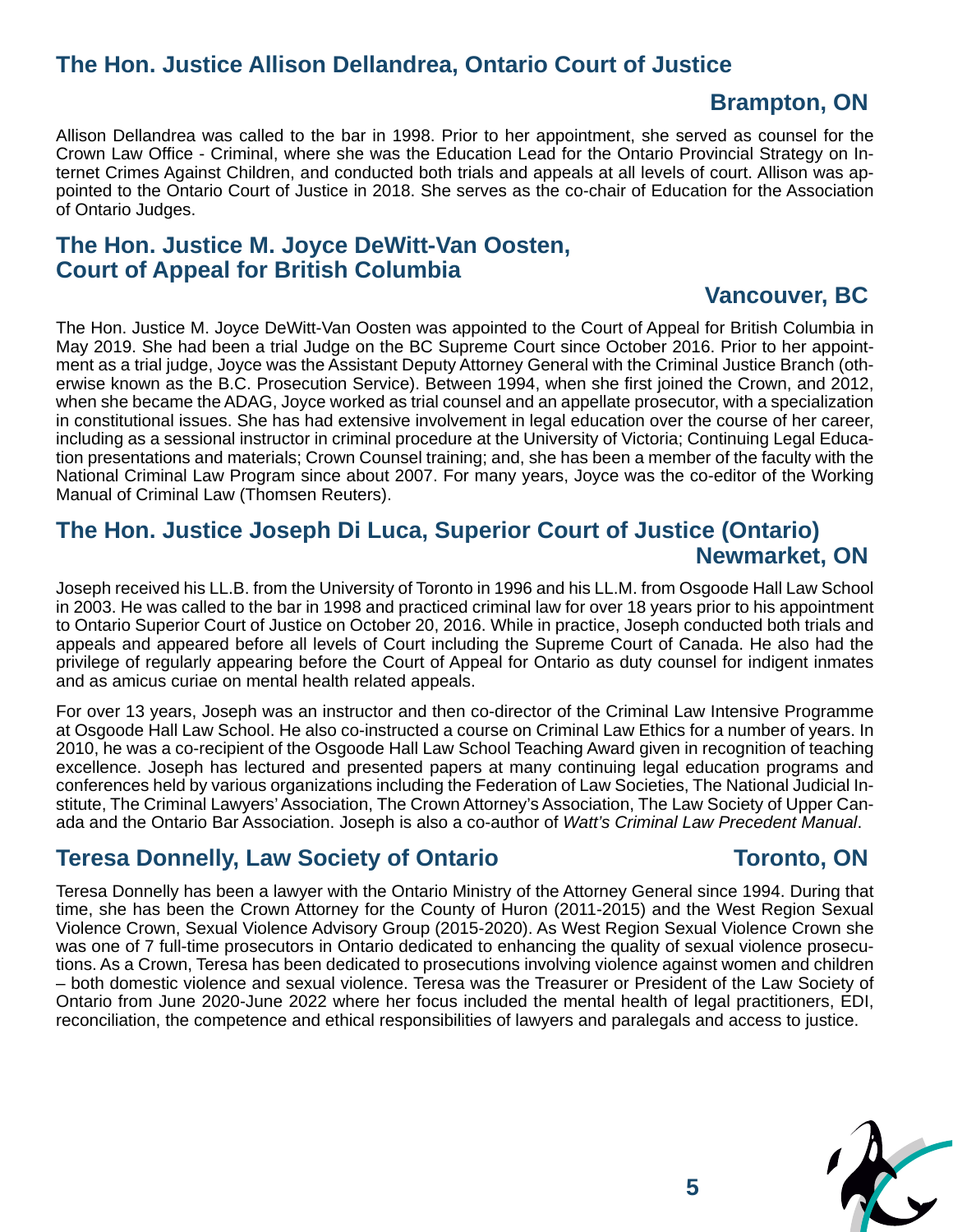# **Annie Emond, Boro Frigon Gordon Jones Montréal, QC**

Annie Emond is a defence attorney practicing in Montreal, Qc. Since being sworn in to the Quebec Bar in 2001, she has pleaded cases before all levels of Court in Quebec as well as the Supreme Court of Canada. Without exclusively limiting herself to those fields, Me Émond typically represents individuals in long-lasting files, white collar crime or cyber crime. Since 2014, Me Émond has taught a course on cyber criminality, police investigations and the law at École Polytechnique. She has also served as an assistant in two trials before the International Criminal Tribunal for Rwanda.

Depuis son assermentation en 2001, Annie Emond a plaidé des dossiers devant toutes les instances judiciaires du Québec et à la Cour suprême du Canada. Sans s'y limiter, Me Emond agi principalement dans des dossiers de longue durée en matière de crimes économiques et de cybercriminalité. Au cours de sa pratique, elle a également agi comme assistante dans deux dossiers au Tribunal pénal international pour le Rwanda.

### **Karen Endres, Nova Scotia Legal Aid Construction Martmouth, NS**

Karen E. Endres is the managing lawyer of the Dartmouth Criminal office of Nova Scotia Legal Aid. She graduated from Dalhousie Law School in 2004 and articled with Nova Scotia Legal Aid where she has practiced, almost exclusively in criminal law, since 2005. Karen is a frequent contributor to professional development activities within Nova Scotia Legal Aid, the Nova Scotia Barristers' Society, the Canadian Bar Association Nova Scotia, the National Judicial Institute, the Nova Scotia Criminal Lawyers' Association and is a member of the part-time faculty at the Schulich School of Law (Dalhousie University). Karen received her Queen's Counsel designation in 2022

#### **Scott Fenton, Fenton Law Barristers Toronto, ON**

Scott K. Fenton, B.A. Hons. (Western; Gold Medalist); LL.B. (Toronto). Called to Ontario bar in 1988. Fellow of the American College of Trial Lawyers (Former Chair, Ontario Provincial Committee). Fellow of the International Society of Barristers. Former director of the Advocates' Society. Recognized since 2006 in criminal law as one of Best Lawyers in Canada. Co-Chair and Faculty Member of Federation of Law Societies - National Criminal Law Program. Mr. Fenton has extensive experience in criminal, quasi-criminal, regulatory and professional discipline matters, white collar and corporate crime, cross-border and international investigations and special committee work. Former partner at Fasken Martineau Dumoulin LLP. Former prosecutor with Federal Department of Justice (Public Prosecution Service of Canada). Appeared at all levels of courts, including multiple appearances in the Supreme Court of Canada.

# **Rod Garson, BC Prosecution Service Victoria, BC**

Rodney G. Garson received a B.A from the University of Manitoba and a B.C.L. and LL.B. from McGill University, after which he spent a long time getting admitted to the bars of Ontario and Quebec in 1990 only to leave and get called in the Yukon the same year. After spending 9 years in the Yukon as a prosecutor with the Department of Justice Canada (now PPSC) and as defence counsel in private practice, he joined the Constitutional Law Branch of Manitoba Justice. He worked in that capacity and again with the Department of Justice Canada in Winnipeg before his appointment to the Manitoba Provincial Court in 2006. He moved to British Columbia in 2008 where he is now the Deputy Director of the Prosecution Support Unit (Criminal Appeals and Special Prosecutions) in the BC Ministry of Attorney General, where his small team of lawyers engages in constitutional litigation on behalf of the British Columbia Prosecution Service and provides education and litigation support to BC prosecutors who are facing *Charter* challenges in their cases. He presents frequently at legal education programs. His professional interests and experience range from community-based justice initiatives to constitutional litigation in the criminal and aboriginal law contexts.

#### **6**

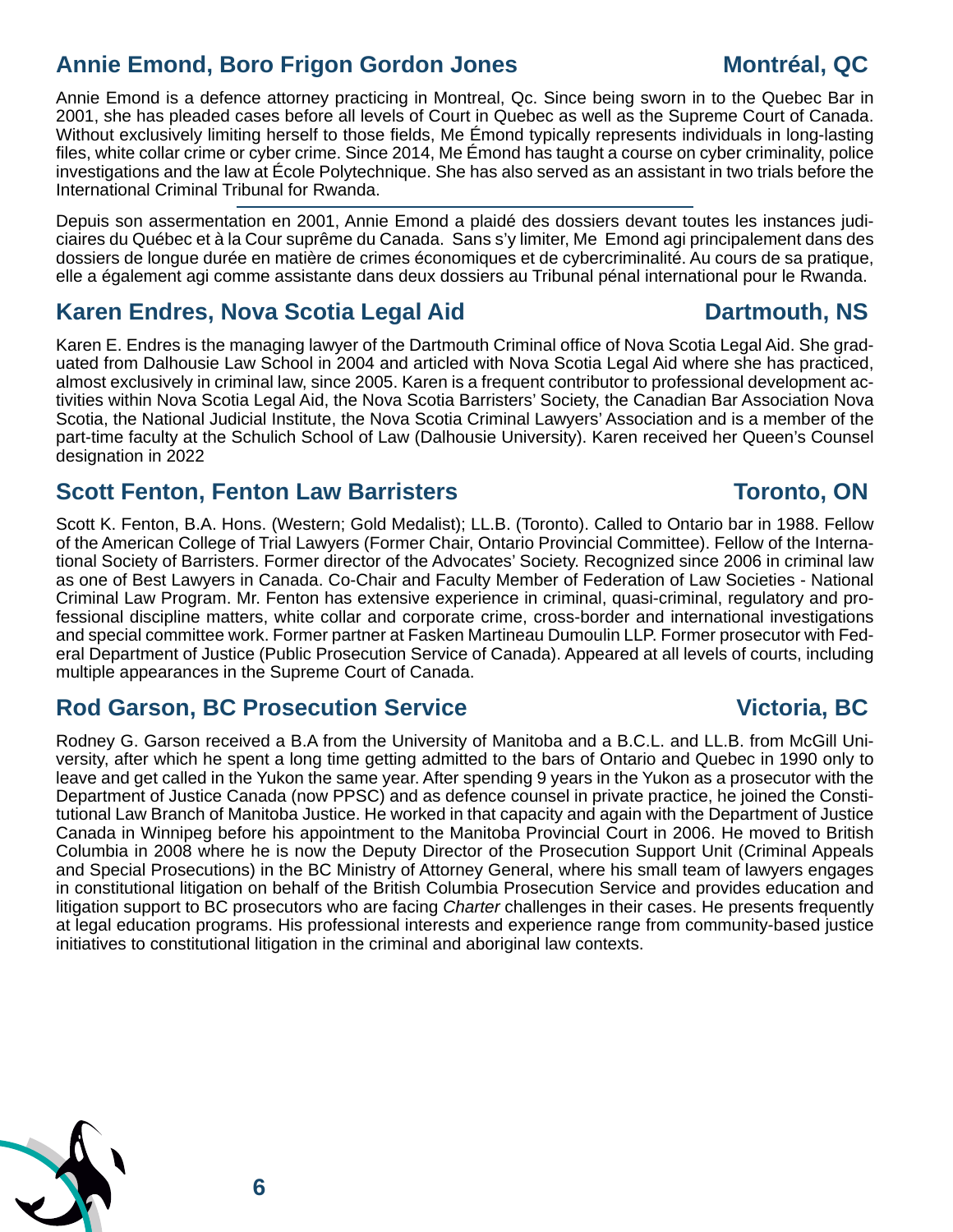# **Marie-Christine Godbout, Bureau de la grande criminalité et des affaires spéciales, Directeur des poursuites criminelles et pénales**

# **Montréal, QC**

Member of the Barreau du Quebec since 2010, Marie-Christine Godbout holds a degree in biology from the Université Laval, a degree and a masters in civil law as well as a J.D. from the Université de Sherbrooke. She was a law clerk for Justice (as she then was) Nicole Duval Hesler of the Quebec Court of appeal between 2009 and 2011. Marie-Christine is an attorney for Quebec's Director of Criminal and Penal Prosecutions since 2011, and has mostly occupied in cases involving electronic surveillance and matters of privilges in organized crime related files. In that capacity, she has given training and presentations to her peers on these topics.

Membre du Barreau du Québec depuis 2010, Marie-Christine Godbout détient un baccalauréat en biologie de l'Université Laval, un baccalauréat en droit civil et une maîtrise en droit ainsi qu'un J.D. de l'Université de Sherbrooke. Elle a été auxiliaire juridique auprès de madame la juge Nicole Duval Hesler, alors juge puîné, de la Cour d'appel du Québec entre 2009 et 2011. Marie-Christine est procureure au service du Directeur des poursuites criminelles et pénales du Québec depuis 2011, et occupe principalement dans des dossiers reliés au crime organisé où sont soulevées des questions relatives à la surveillance électronique et la revendication de privilèges. Dans l'exercice de ce rôle, elle a donné des formations et des présentations à ses pairs et à des policiers sur ces sujets.

**Eric Gottardi, Peck and Company Vancouver, BC**

Eric V. Gottardi practices primarily in the area of criminal defence, focusing on appellate and extradition work. He has worked on some of British Columbia's recent well-known cases, including the Air India trial and the Hollyburn Country Club murder trial. He has appeared as counsel in all levels of court in British Columbia and in the Supreme Court of Canada. He was recently called to the Bar in Ontario as a special prosecutor. Earlier in his career, Eric clerked at the Court of Appeal for Ontario. After being called to the bar in 2003, he joined the firm of Peck and Company, becoming a partner in 2009. Eric was appointed a Queen's Counsel in 2020.

# **The Hon. Judge Cameron Gunn, Provincial Court of New Brunswick Fredericton, NB**

The Hon. Judge Cameron H. Gunn has been a Judge of the Provincial Court of New Brunswick since 2019 and sits in Fredericton. Prior to that he was the Executive Director of Prosecutions with Public Prosecution Services of New Brunswick. His attempt to live Ben Franklin's 13 virtues was chronicled in *BEN & ME: From Temperance to Humility – Stumbling Through Ben Franklin's Thirteen Virtues, One Unvirtuous Day at a Time*, released by Perigee Press in September 2010. He has also written for Reader's Digest, and Ben Franklin Circles, a joint venture of Stanford University, the Hoover Foundation and Y92. He was a lecturer in Criminal Law at the University of New Brunswick and has lectured and written for the National Criminal Law Program, the National Judicial Institute and the Canadian Association of Provincial Court Judges. He is co-author, along with Mona T. Duckett, Q.C. and Patrick McGuinty, of the upcoming text *Witness Preparation, Presentation and Assessment: A Practical Guide for Counsel and Judges* (Emond) due for release in 2023.

### **The Hon. Judge Hugh Harradence, Provincial Court of Saskatchewan Prince Albert, SK**

The Hon. Judge Hugh M. Harradence, LLB (1985-Saskatchewan), LLM (2011-Osgoode) was appointed to the Provincial Court of Saskatchewan in 2006 and was Chairperson of the Saskatchewan Review Board (2011-2016). Prior to his appointment to the Court, Hugh practiced primarily criminal defense throughout Saskatchewan. He also served, in a number of capacities with the Canadian Bar Association (Saskatchewan President 1999-2000), the Law Society of Saskatchewan (Bencher 2004-06), as Chairperson of the Saskatchewan Legal Aid Commission (2006), Inquest Coroner (2001) and as a Commissioner with the Saskatchewan Commission on First Nations, Metis people and Justice Reform (2002-2004). During his career Hugh has participated in variety of legal education seminars both as a presenter and a participant.

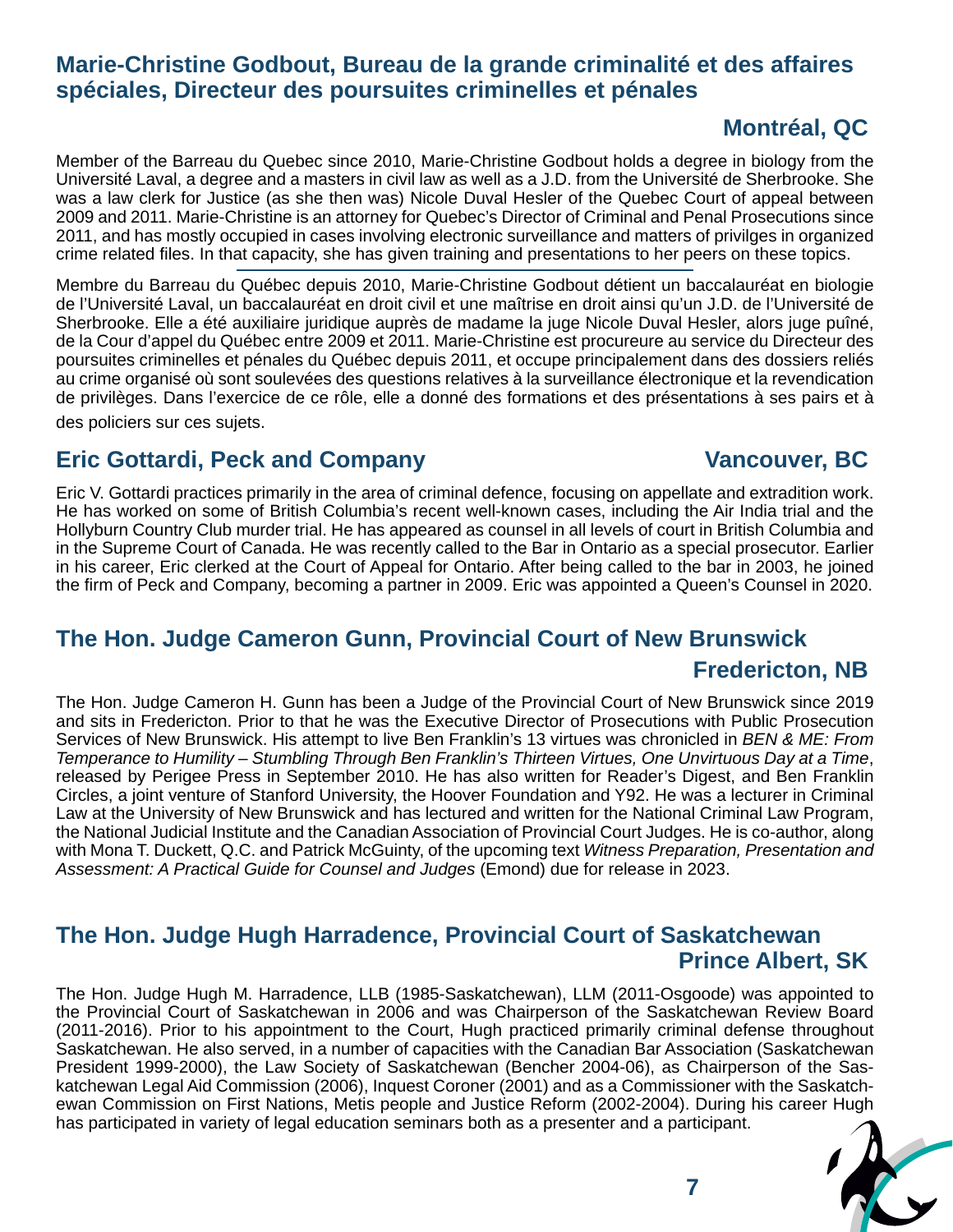# **Nader Hasan, Stockwoods LLP Toronto, ON**

Nader R. Hasan, a partner at Stockwoods LLP, practises criminal, regulatory and constitutional law at both the trial and appellate levels. Nader is also an Adjunct Professor at the University of Toronto, Faculty of Law, where he has taught Evidence and currently teaches a seminar on criminal punishment from a U.S.-Canada comparative perspective. Nader is a co-author of *Search & Seizure* (Emond Publishing, 2021), a co-author of *Sentencing*, 9th edition (LexisNexis, 2017), a co-author and co-editor of *Digital Privacy: Criminal, Civil and Regulatory Litigation* (LexisNexis, 2018), and author of numerous articles on criminal and constitutional law. Nader sits on the Board of the Canadian Civil Liberties Association, the Advisory Board of the David Asper Centre for Constitutional Rights, and on the Case Review Committee for Innocence Canada.

### **Scott Hutchison, Henein Hutchison LLP <b>Toronto**, ON

Scott Hutchison is a partner at Henein Hutchison LLP. His practice includes complex civil, criminal, regulatory and constitutional litigation, with a particular interest in white collar crime and appellate advocacy. He is a Fellow of the American College of Trial Lawyers, a member of the Supreme Court Advocacy Institute and has been recognized repeatedly in Best Lawyers in Canada for Appellate Law and Criminal Defence and for in Chambers Canada in Dispute Resolution. He was appointed by the Attorney General and the Law Foundation of Ontario to the province's Class Proceedings Committee, and sits on the Board of Innocence Canada.

His recent practice has included advising in relation to the defence of complex class actions, advising clients caught up in business crime investigations, and representing individuals and entities in serious criminal cases at all levels of court. He has argued numerous criminal and civil appeals and trials, including hundreds of matters in the Ontario Court of Appeal and more than two dozen cases in the Supreme Court of Canada. He appears regularly before senior professional discipline tribunals, the Ontario Securities Commission and similar tribunals.

Prior to forming Henein Hutchison LLP, Scott was a partner at a top 10 litigation boutique in downtown Toronto, from 2005 to 2012. From 1989 to 2005, Scott was counsel at the Crown Law Office-Criminal (Ontario) where he represented the Crown at all levels of court, including hundreds of appearances in the Court of Appeal and numerous appeals in the Supreme Court of Canada.

He is the author of a number of frequently cited legal texts, including *Search and Seizure Law in Canada* (Carswell); *Hutchison's Search Warrant Manual,* 2015 (Carswell); *Computer Crime in Canada* (with Robert Davis); *The Law of Traffic Offences* (3rd ed.) (2011, Carswell) and is a contributing author of *McWilliams Canadian Criminal Evidence* (4<sup>th</sup> ed.) (Canada Law Book). Scott is one of the Co-Chairs of the Osgoode Professional Development Program National Symposium on Search and Seizure Law in Canada. He is a popular speaker on a variety of legal topics. Scott writes and teaches extensively and was a member of the adjunct faculty of Queen's University Law School where he taught Trial Advocacy and Appellate Advocacy from 2005 to 2013. From 2006 to 2008 he also taught Advanced Evidence at Osgoode Hall Law School. He is a member of the Advocates' Society, the Criminal Lawyers Association, and the International Society for the Reform of the Criminal Law.

# **Sarah Inness, Campbell Gunn Inness Seib Winnipeg, MB**

Sarah Inness graduated from the Faculty of Law at the University of Manitoba in 1998 and was called to the Bar in 1999. She has practiced criminal defence work her entire career, and as a Partner at Campbell Gunn Inness Seib since 2007. Sarah is a faculty member of the Criminal Advocacy Workshop Series (Law Society of Manitoba/Criminal Defence Lawyers of Manitoba) and a sessional instructor at the Faculty of Law, University of Manitoba, where she has taught Criminal Law and Procedure, as well as Introduction to Advocacy. She has also participated in a variety of Boards and organizations, including the Manitoba Bar Association, Elizabeth Fry Society of Manitoba, the Oversight Committees of the Winnipeg Drug Treatment Court and Mental Health Court, and the Registered Psychiatric Nurses Association of Manitoba.

# **Anil Kapoor, Kapoor Barristers Toronto, ON**

Anil Kapoor graduated from Osgoode Hall Law School in 1986 and is a member of the Law Society of Upper Canada. He practices criminal law, appeal and trials, and regulatory law primarily in the area of professional discipline. He has been an adjunct Professor at Osgoode Hall Law School having taught The Law of Evi-



#### **8**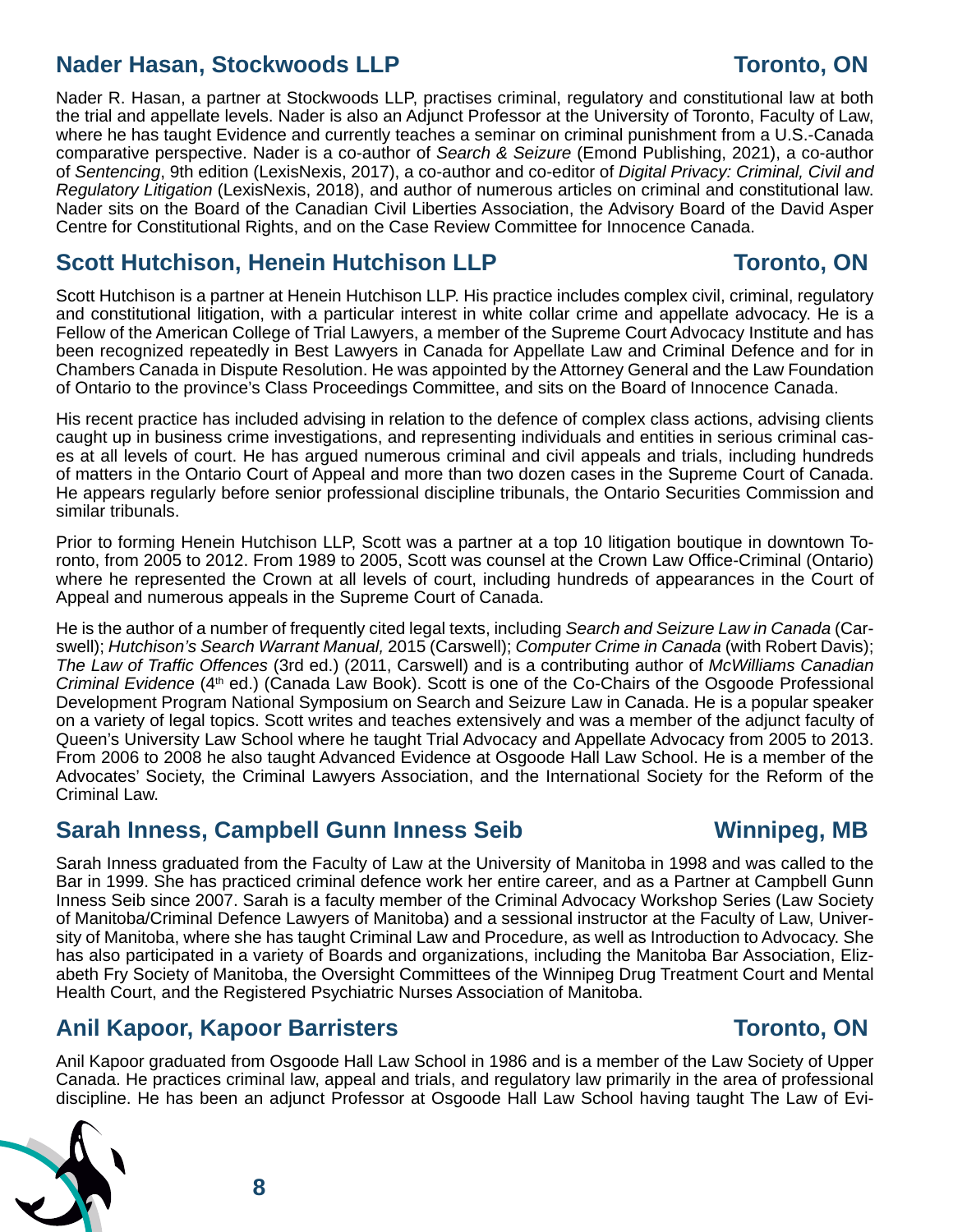dence and Trial Advocacy. He is a regular lecturer at Continuing Legal Education Seminars sponsored by the Law Society of Upper Canada, Federal Department of Justice, Ontario Court of Justice education programs, Ontario Crown Attorneys' Association, Criminal Lawyer's Association and the Advocates Society. He has appeared numerous times before the Supreme Court of Canada, provincial courts of appeal in Ontario, Québec, British Columbia, Alberta and Saskatchewan. In addition to his courtroom work, Mr. Kapoor is routinely retained to advise on corporate compliance matters and to conduct internal investigations for various corporate clients. He has also conducted a review of the relationship between CSIS and the RCMP making a number of recommendations to improve the management of national security investigations. He has presented as a guest lecturer and conducted a seminar at Oxford University and spoken at various conferences in the United Kingdom on security matters. He authored *Kapoor's Criminal Appeal Review*, a LexisNexis online publication from 1999 to 2005 as well as numerous other publications in various legal and academic journals. In 2006 he was appointed Commission Counsel to the Commission of Inquiry into the Investigation of the Bombing of Air India Flight 182 (the Air India Public Inquiry). In 2008 the federal government appointed Mr. Kapoor to a roster of Special Advocates who are to conduct National Security litigation pursuant to the security certificate provisions of the Immigration Refugee Protection Act. He also teaches an LLM course in Terrorism and the Criminal Law at Osgoode Hall Law School in Toronto. In 2010 Mr. Kapoor was appointed to the Prime Ministers' Advisory Council on National Security. Between 2011 and 2014 Mr. Kapoor served on the Board of Directors of the Advocates Society, a professional organization dedicated to promoting excellence in advocacy. Since 2014 he has been on the board of the Canadian Civil Liberties Association. Mr. Kapoor is also the Past President of the Osgoode Hall Law School Alumni Board and presently serves as a Director on the Board of The Woodgreen Foundation. He is a fellow of the American College of Trial Lawyers where he presently serves as the Vice-Chair of the American College's Gale Cup Moot Committee. He is also a fellow of the the International Academy of Trial Lawyers, the International Society of Barristers and the Litigation Counsel of America (Trial Lawyer Honorary Society).

#### **Suzanne Kendall, Alberta Crown Prosecution Service Calgary, AB**

Ms. Kendall is currently the Chief Crown Prosecutor of Regional Prosecutions of the Alberta Crown Prosecution Service. In that role Ms. Kendall manages the operations of the 13 Prosecution Offices outside of Calgary and Edmonton. Prior to this position Ms. Kendall was the Chief Prosecutor of Calgary Prosecutions and the Crown Bail Office. Ms. Kendall was previously the Director of Policy for the Alberta Crown Prosecution Service. She provided advice about criminal law reform to the Minister of Justice and Solicitor General and to the Deputy Minister. She also provided advice to Crown Prosecutors across Alberta through development of policies and the Crown Prosecutor Manual. Ms. Kendall joined the Alberta Crown Prosecution Service in 2004. Prior to joining Alberta Justice, Ms. Kendall worked for the Federal Department of Justice, first as a prosecutor in Yellowknife, Northwest Territories, and then as Director of the Calgary Office. Ms. Kendall started her career in London, Ontario where she worked as defence counsel at the firm of Libis and Kendall.

#### **Ami Kotler, Manitoba Justice, Prosecution Service Winnipeg, MB**

Ami Kotler is a Crown Attorney with Manitoba Justice. He deals with criminal appeals before the Manitoba Court of Appeal and the Supreme Court of Canada. He is also General Counsel to the Justice Department, and advises on a number of practical and policy-related matters. He teaches criminal law and procedure at the University of Manitoba's Faculty of Law. Before joining Manitoba Justice in 2001, he worked as a civil litigator in New York City after clerking for Justice Frank Iacobucci at the Supreme Court of Canada. He lost the first three cases he argued at the Supreme Court of Canada, all 7-0.

### **François Lacasse, Public Prosecution Service of Canada Ctawa, ON**

François Lacasse is a federal prosecutor with the Public Prosecution Service of Canada (PPSC) where he occupies the positions of Supreme Court of Canada Litigation Coordinator and chairperson of the National Litigation Committee since the creation of the Office of the Federal Director of Public Prosecutions in December 2006. He has been a member of the Quebec Bar since 1987 and was a member of the Law Society of Yukon from 2002 to 2009. He joined the Department of Justice in 1989, where he has held positions with legal services for the Solicitor General of Canada, the Royal Canadian Mounted Police, as well as with the Criminal Law Policy Section. Since 1995, he has practiced as a federal prosecutor at the Quebec and Yukon regional offices, with the Competition Bureau, before joining the Department of Justice of Canada's Headquarters in Ottawa in 2003, and now with the PPSC since 2006.



# **9**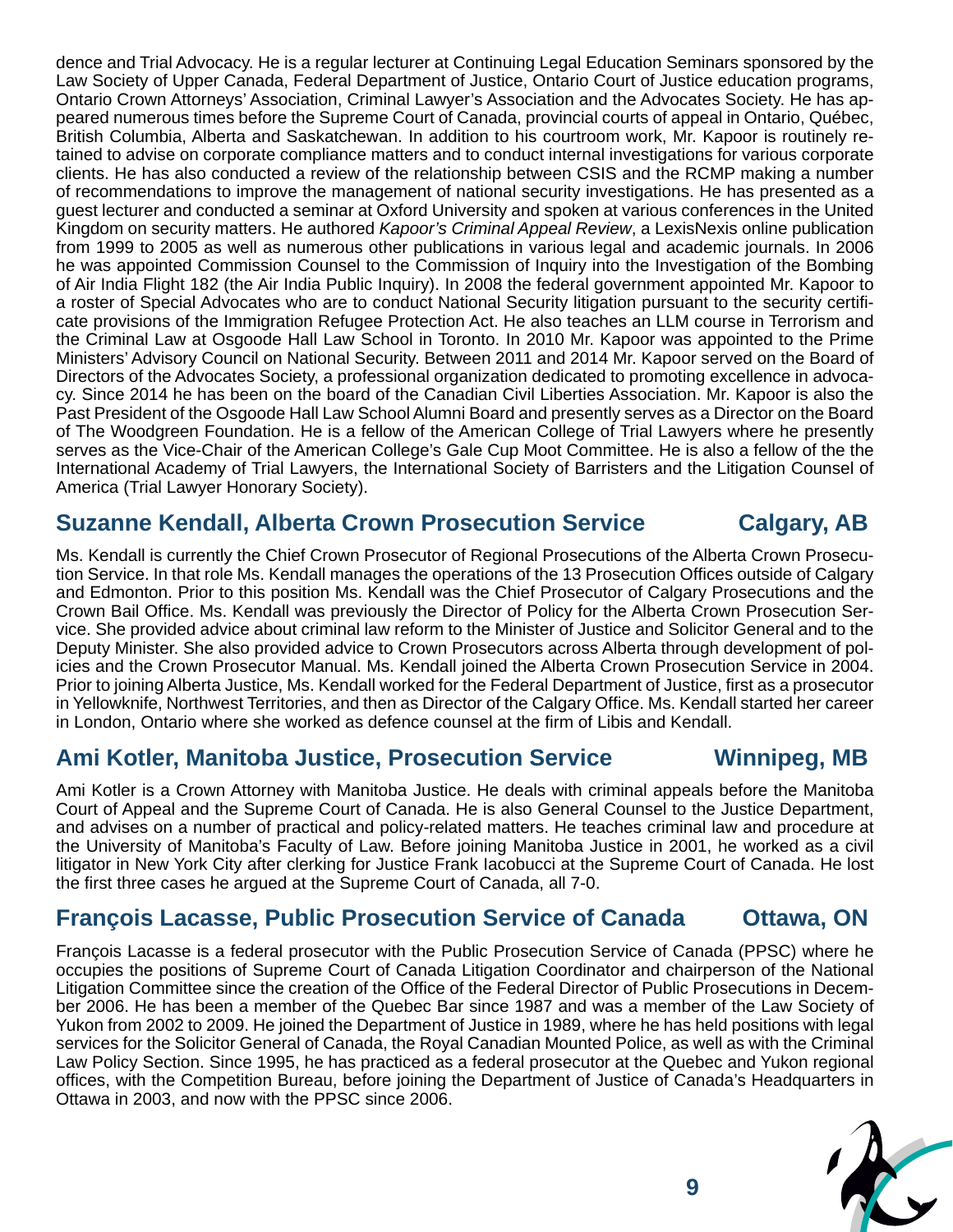François Lacasse est un procureur de l'État auprès du Service des poursuites pénales du Canada (SPPC) où il occupe le poste de coordonnateur des litiges à la Cour suprême du Canada et où il préside le Comité national des litiges, et ce, depuis la création de la charge de directeur des poursuites pénales au niveau fédéral en décembre 2006. Il est membre du Barreau du Québec depuis 1987 et de celui du Yukon de 2002 à 2009. Il s'est joint au ministère de la Justice du Canada en 1989 où il a occupé diverses fonctions au sein des Services juridiques du s<del>olliciteur général du Canada, de la Gendarmerie royale du C</del>anada, du Bureau de la concurrence de même qu'à la Section des politiques pénales. Il est procureur fédéral depuis 1995, fonction qu'il a exercée au sein des bureaux régionaux du Québec et du Yukon avant de se joindre à la direction générale à Ottawa en 2003, et désormais auprès du SPPC depuis 2006.

### **Mabel Lai, Crown Law Office, Criminal <b>Toronto, ON**

Mabel Lai is Crown Counsel at the Ministry of the Attorney General, Crown Law Office – Criminal. She graduated from the University of Toronto Faculty of Applied Science and Engineering (Division of Engineering Science – Physics) and Faculty of Law. She articled as a judicial law clerk to the Court of Appeal for Ontario. She was called to the Ontario Bar in 2010. Before joining her current office, she practiced as an Assistant Crown Attorney in Brampton, and briefly as defence counsel in Toronto. She has taught at educational programs for the judiciary, the legal profession, and law enforcement in the areas of cybercrime, digital evidence and search and seizure. Her practice consists of criminal appeals, trials of alleged justice system participant criminality, and advice to law enforcement. She has argued criminal cases at all levels of court in Ontario and at the Supreme Court of Canada. She serves as co-coordinator of the Electronic Surveillance Unit for the Ministry of the Attorney General (Ontario). In 2020, she joined Robert Hubbard as a co-author of *Wiretapping and Other Electronic Surveillance: Law and Procedure* (Thomson Reuters, loose-leaf). *She is a co-author of Search and Seizure* (Emond, 2021) with Nader Hasan, David Schermbrucker and Randy Schwartz.

# **The Hon. John Laskin The Hon. John Laskin**

The Hon. John I. Laskin (Retired) graduated from University of Toronto Law School in 1969. He practiced civil and public law litigation from 1971-1994. He was appointed to the Ontario Court of Appeal in January 1994. Following his appointment to the Court of Appeal, Justice Laskin has organized and taught in many programs on decision writing and advocacy, both in Canada and abroad. For many years he was co-chair of the annual CIAJ Judgment Writing Seminar, and then of the NJI-CIAJ advanced judgment writing seminar, called Mastering the Skill of Judgment Writing. He contributes frequently to the NJI's Oral Judgments program. And he has taught decision writing to many individual courts and tribunals in Canada. He has also spoken on advocacy at numerous programs, including OCAT's Annual Written Advocacy seminar. Abroad, he has taught judgment writing, advocacy, and judicial education in Hong Kong, China, Albania, The Hague, Arusha, Spain, Scotland, New Mexico, Barbados, and Jamaica. His articles include: *A View from the Other Side: What I Would Have Done Differently If I Knew Then What I Know Now* (1998); *Forget The Windup and Make the Pitch: Some Suggestions for Writing More Persuasive Factums* (1999); *What Persuades (or What's Going on Inside the Judge's Mind)* (2004); *How to Write a Persuasive Factum: A Judge's View* (2004); *Why Are You Telling Me All This?* (2008); *The Right Stuff: Marvin Catzman and Legal Writing* (2008); T*eaching Judgment Writing in Canada* (2011); and, *Memories of Marc Rosenberg* (2016).

# **Andi MacKay, MacKay Boyer Law Corporation Vancouver, BC**

Andi MacKay is a co-founder of MacKay Boyar Law Corporation and is ranked as a "Benchmark Litigation Star" in British Columbia. She is a dedicated trial lawyer with an extremely broad practice. Andi's practice includes criminal defence, contempt of court, Law Society investigations, administrative proceedings and defending police officers involved with code of conduct proceedings and complex civil cases. Andi regularly acts for criminal defence counsel when an ineffective assistance allegation is raised on appeal. Andi was an associate special prosecutor of a complex criminal proceeding involving allegations of breach of trust by ministerial assistants.

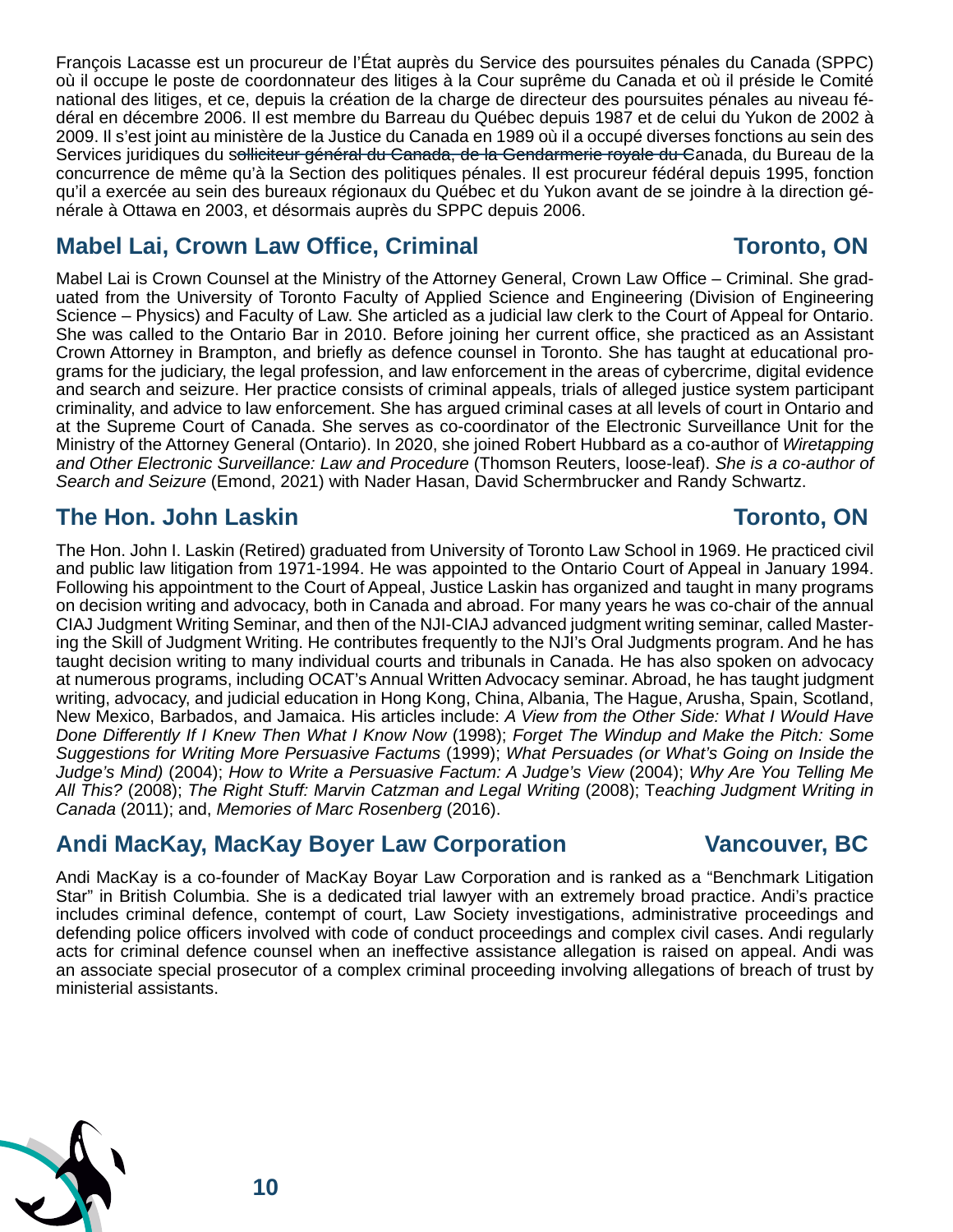# **The Hon. Justice Susan Magotiaux, Ontario Court of Justice**

#### **Oshawa, ON**

Susan Magotiaux was appointed as a Justice in the Ontario Court of Justice (Criminal) in Oshawa, Ontario, in 2018. From 2002-2018, she worked as Crown Counsel at the Crown Law Office Criminal, arguing numerous appeals at the Court of Appeal for Ontario and the Supreme Court of Canada, and prosecuting cases at the Ontario Court of Justice and Superior Court of Justice. She also served as the head of the Electronic Surveillance Unit for the Ministry of the Attorney General and provided frequent advice to police and continuing education on matters of search and seizure, informer privilege, cybercrime, national security and Internet Child Exploitation. Justice Magotiaux is a co-author of *Digital Evidence: A Practitioner's Handbook* (Emond), with Gerald Chan, and the monthly *Police Powers Newsletter* (Thomson Reuters), with Justice Michelle Fuerst and Scott Fenton.

### **The Hon. Justice Len Marchand, Court of Appeal for British Columbia Vancouver, BC**

Justice Len Marchand, Jr. is a member of the Syilx (Okanagan) Nation and grew up in Secwepemc territory in Kamloops. He graduated with a BASc in chemical engineering from UBC in 1986 and with an LLB from UVic in 1994. He articled and practised law at Fulton & Company LLP in Kamloops from 1994-2013. Justice Marchand has dedicated much of his career to achieving reconciliation for many Indigenous people through, among other things, advancing civil claims for abuses suffered by residential school survivors. In 2005, he helped negotiate the Indian Residential Schools Settlement Agreement, Canada's largest ever class action settlement. He served on the Oversight Committee for the Independent Assessment Process and on the Selection Committee for the Truth and Reconciliation Commission. Justice Marchand was appointed to the Provincial Court of British Columbia in 2013. As a Provincial Court judge, he had the privilege of presiding in Cknucwentn Court where, with input from Elders, healing plans are developed for Indigenous offenders. Justice Marchand was appointed to the Supreme Court of British Columbia on National Indigenous People's Day, June 21, 2017. He was appointed to the Court of Appeal for British Columbia and for the Yukon in March 2021. Justice Marchand sits in Vancouver.

### **Danielle Robitaille, Henein Hutchison LLP Toronto, ON**

Danielle is a partner at Henein Hutchison, where her practice focuses on criminal, regulatory and disciplinary litigation at both the trial and appellate levels. Danielle defends both individuals and corporations charged with regulatory or criminal offences. She also acts in select civil matters and leads internal investigations for businesses and organizations. Danielle has appeared before all levels of court and is an active member of the Inmate Appeal Duty Counsel Program for the Court of Appeal for Ontario.

Danielle has a Bachelor's degree from the University of Toronto and an LL.B. from Dalhousie University, where she won the Muriel Duckworth Award for "raising consciousness of women's issues and feminism in the legal community." Danielle has lectured extensively including at The Law Society of Ontario, Osgoode Professional Development, The Advocates' Society, the Office of the Chief Coroner of Ontario and the Ontario Court of Justice. In April 2016, Danielle was appointed senior counsel to the Honourable Justice Michael Tulloch on the Independent Police Oversight Review. Danielle is an instructor for the University of Toronto's Trial Advocacy course and is writing a forthcoming text on the law of sentencing in Canada.

# **Jonathan Rudin, Aboriginal Legal Services Toronto, ON**

Jonathan Rudin received his LL.B. and LL.M. from Osgoode Hall Law School in Toronto. In 1990 he was hired to establish Aboriginal Legal Services and has been with ALS ever since. Currently he is the Program Director. Mr. Rudin has appeared before all levels of court, including the Supreme Court of Canada. At ALS he helped establish the Community Council – the first urban Aboriginal justice program in Canada in 1992, and in 2001 helped establish the Gladue (Aboriginal Persons) Court at the Old City Hall Courts in Toronto.

Mr. Rudin has written and spoken widely on issues of Indigenous justice. His book, *Indigenous People and the Criminal Justice System* was released by Emond Publishing in 2018 and won the Walter Owen Book Prize from the Canadian Foundation for Legal Research in 2019. Mr. Rudin teaches in the Master of Law program at Osgoode Hall Law School and was the Constitutional Litigator in Residence at the David Asper Centre for